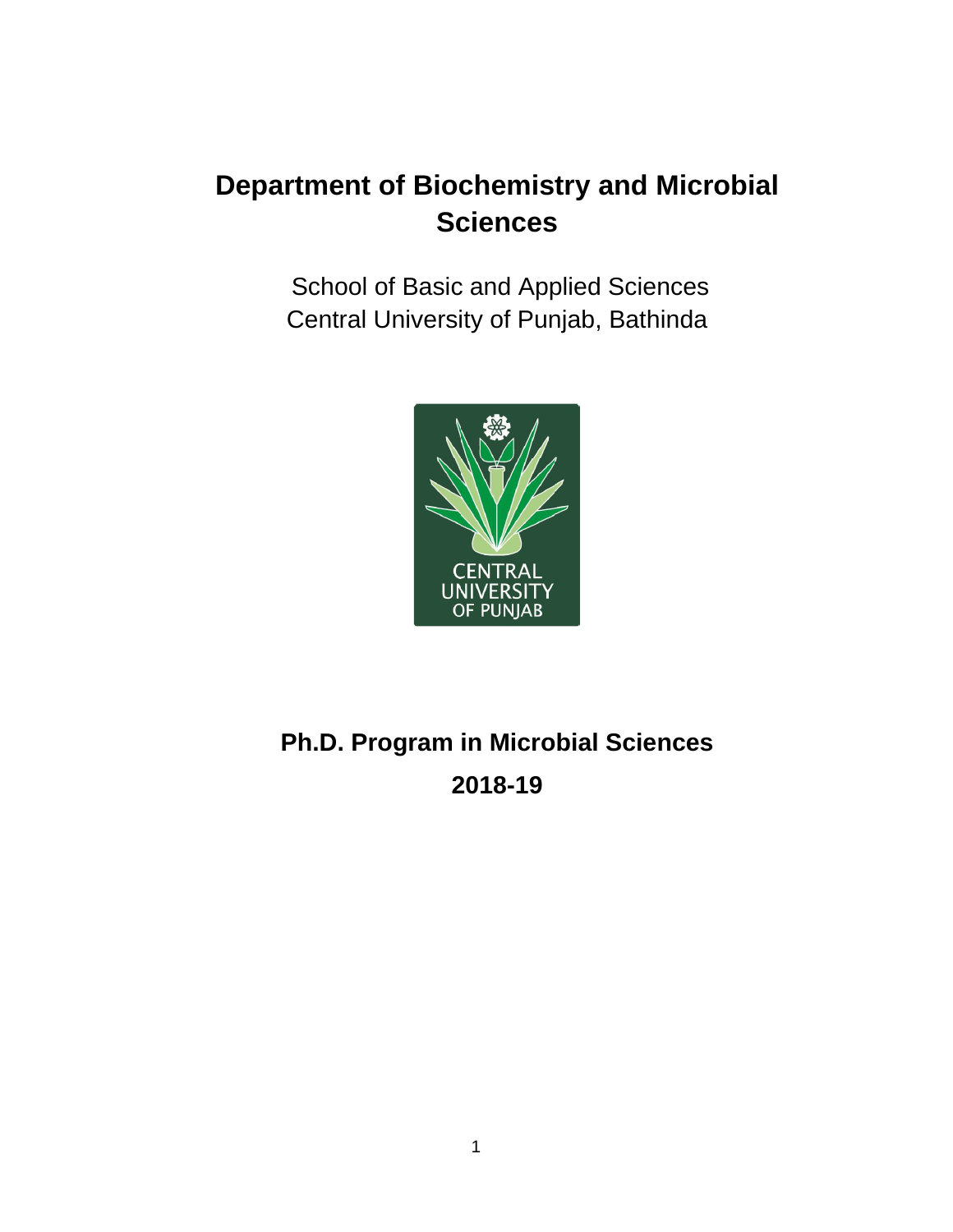| Sr.<br>N <sub>0</sub> | <b>Course</b><br>Code | <b>Course Title</b>          | L | P | $\mathbf{Cr}$ |
|-----------------------|-----------------------|------------------------------|---|---|---------------|
|                       | LMS.701               | Research Methodology and     |   |   |               |
|                       |                       | <b>Computer Applications</b> |   |   |               |
| 2                     | LMS.702               | <b>Advanced Microbiology</b> |   |   |               |
|                       |                       | Any other Life Sciences PhD  |   |   |               |
| 3                     | LMS.XXX               | Course                       |   |   |               |
|                       |                       | <b>Total Credits</b>         |   |   | 12            |

## **Ph.D. Program in Microbial Sciences**

## **L: Lectures; P: Practical; Cr: Credits**

In addition to the course work, 80 research credits are required for the award of PhD degree.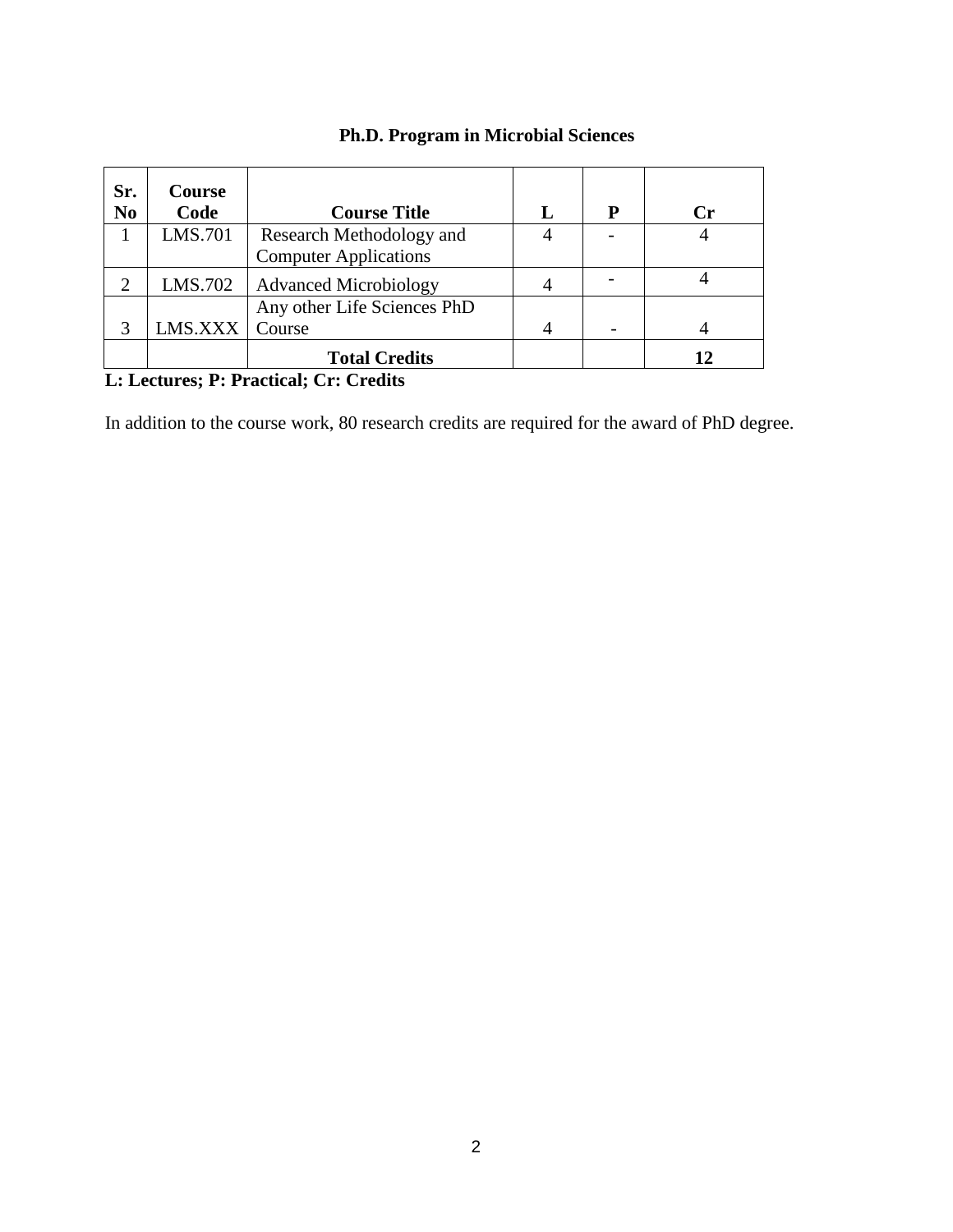**LMS.701: Research Methodology and Computer Applications**

| Unit | $\sim$<br>Syllabus                                                                                                                                | ectures |  |  |
|------|---------------------------------------------------------------------------------------------------------------------------------------------------|---------|--|--|
| 1.   | General Principles of Research: Meaning and importance of research,                                                                               | 20      |  |  |
|      | Critical thinking, Formulating hypothesis and development of research plan,                                                                       |         |  |  |
|      | Review of literature, Interpretation of results and discussion. Bibliographic                                                                     |         |  |  |
|      | and research quality parameters: citation<br>index,<br>index<br>impact                                                                            |         |  |  |
|      | factor, h index, i10 index, etc. Research engines such as google scholar,                                                                         |         |  |  |
|      | Scopus, web of science, etc.                                                                                                                      |         |  |  |
|      | Technical Writing: Scientific writing, Writing synopsis, Research paper,                                                                          |         |  |  |
|      | Poster preparation, oral presentations and Dissertations. Reference                                                                               |         |  |  |
|      | Management using various softwares such as Endnote, reference manager,                                                                            |         |  |  |
|      | Refworks, etc. Communication skills: defining communication; type of                                                                              |         |  |  |
|      | communication; techniques of communication, etc. Library: Classification                                                                          |         |  |  |
|      | systems, e-Library, Reference management, Web-based literature search                                                                             |         |  |  |
|      | engines.                                                                                                                                          |         |  |  |
| 2.   |                                                                                                                                                   | 20      |  |  |
|      | Introduction and Principles of Good Lab Practices: Good laboratory<br>practices, Biosafety for human health and environment. Biosafety issues for |         |  |  |
|      |                                                                                                                                                   |         |  |  |
|      | using cloned genes in medicine, agriculture, industry, and eco-protection,                                                                        |         |  |  |
|      | Biological containment and physical containment, CDC Biosafety levels,                                                                            |         |  |  |
|      | Biosafety in Clinical laboratories and biohazard management, Physical,                                                                            |         |  |  |
|      | Chemical & Biological hazards.                                                                                                                    |         |  |  |
|      | Research Ethics: Ethical theories, Ethical considerations during research,                                                                        |         |  |  |
|      | data manipulations, subject consent, Animal testing. Animal rights,                                                                               |         |  |  |
|      | Perspectives and methodology $\&$ Ethical issues of the human genome                                                                              |         |  |  |
|      | project. Intellectual property protection (IPP) and intellectual property                                                                         |         |  |  |
|      | rights (IPR), WTO (World Trade Organization), WIPO (World Intellectual                                                                            |         |  |  |
|      | Property Organization), GATT (General Agreement on Tariff and Trade),                                                                             |         |  |  |
|      | TRIPs (Trade Related Intellectual Property Rights), TRIMS (Trade Related                                                                          |         |  |  |
|      | Investment Measures) and GATS (General Agreement on Trades in                                                                                     |         |  |  |
|      | Services). Patents, Technology Development/Transfer Commercialization                                                                             |         |  |  |
|      | Related Aspects, Ethics.                                                                                                                          |         |  |  |
|      | Plagiarism: Plagiarism, definition, Search engines, regulations, policies                                                                         |         |  |  |
|      | and documents/thesis/manuscripts checking through softwares, Knowing                                                                              |         |  |  |
|      | and Avoiding Plagiarism during documents/thesis/manuscripts/scientific                                                                            |         |  |  |
|      | writing.                                                                                                                                          |         |  |  |
| 3.   | Application Software: Spreadsheet applications, Word-<br>Computer                                                                                 | 16      |  |  |
|      | processing applications, Presentation applications, Internet browsers,                                                                            |         |  |  |
|      | Reference Management, and Image processing applications. World wide                                                                               |         |  |  |
|      | web: Origin and concepts, Overview of internet and its application for                                                                            |         |  |  |
|      | quality literature collection and secondary data related to research work.                                                                        |         |  |  |
|      | Exploring various websites and search engines. Computer applications to                                                                           |         |  |  |
|      | statistical packages. In silico approaches for drug designing.                                                                                    |         |  |  |
| 4.   | Bioinformatics: Organization, management and analysis of biological data,                                                                         | 16      |  |  |
|      | use of computers in data analysis, biological databases - DNA sequence                                                                            |         |  |  |
|      | databases and protein sequence databases, BLAST, FASTA, multiple                                                                                  |         |  |  |